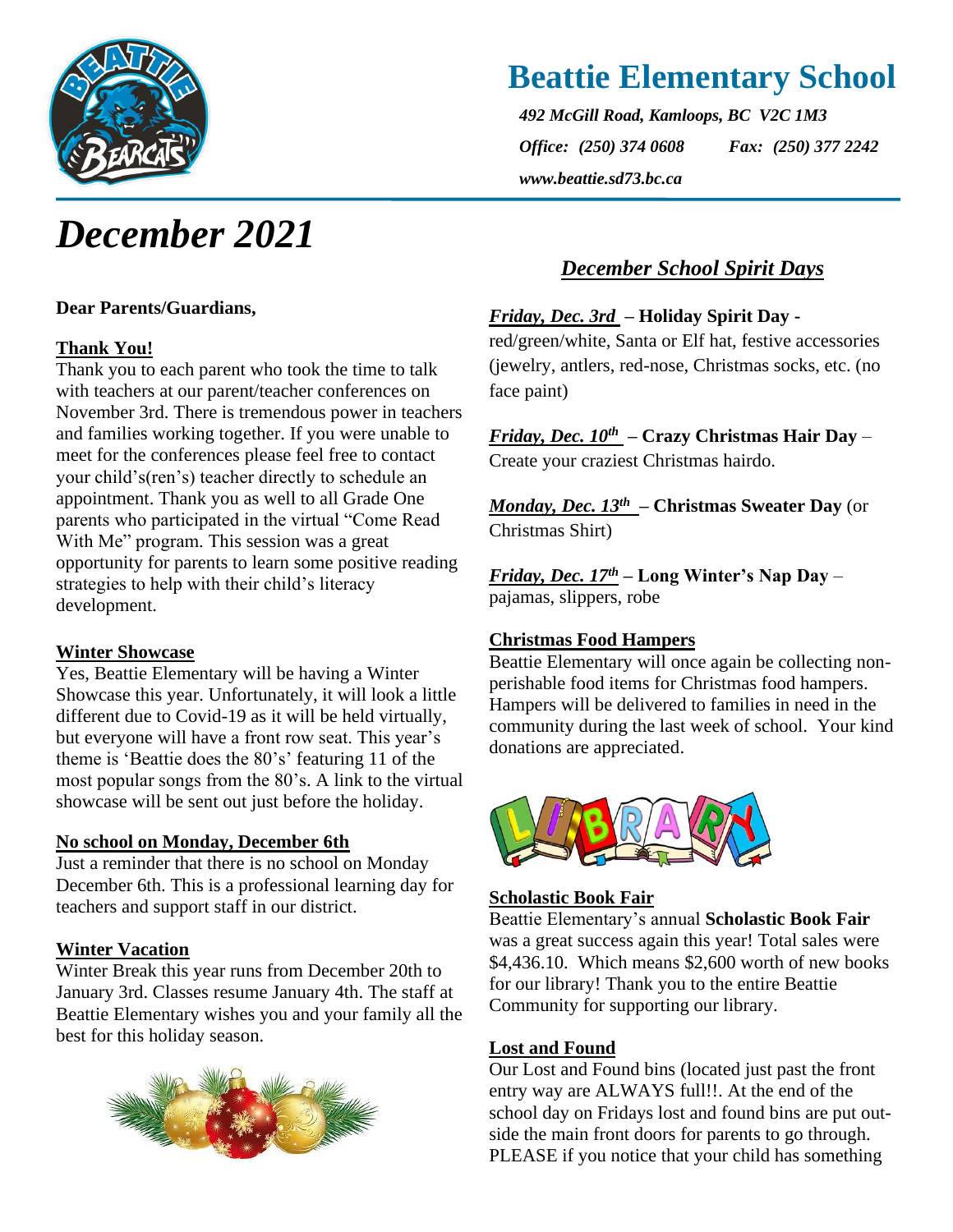missing, have your child take a look through the bins or stop by when picking up your child on Fridays to check for whatever it is. We would love all items to be returned to their owners but must rely on the students and their parents to make this happen! Thanks for helping us out with this!

### **Cold Weather Reminders**

Please work with your child to help them be prepared for spending their break times outdoors. Students are outside in the mornings before school, during recess, and during lunch. Hats, gloves or mittens are a definite musts! We would ask that



all children also have boots to wear outside, and appropriate shoes to change into for wear inside, including in gym classes. It would also be helpful for them to have layers that they can add or remove according to inside and outside temperatures. When/if the weather becomes really extreme, we will judge on a day by day basis as to as to whether it will be an inside or an outside day. Thanks for helping!

#### **School Fees**

School fees are now due to the office and statements have been sent home for students with outstanding balances. There are now three options for payment: cash, cheque or SchoolCash Online. Preferred method of payment is SchoolCash Online. If a payment plan needs to be arranged, please feel free to call the office.

### **Indoor Shoes**

As the weather changes, it is important to note that students are required to wear indoor footwear for health and safety purposes. Please have your son or daughter bring and leave a pair of inside shoes at school as the weather is certainly wetter and outside shoes are tracking in a lot of mud and water. On our linoleum stairs this can be a serious slipping hazard for our students and staff and we would be sorry to see anyone injured in a fall.

### **Safe Arrival**

Please remember that all student absences and late arrivals must to be reported by calling 1-844-350- 2647, by visiting go.schoolmessenger.ca, or download the school messenger app. Please do not call the school directly. All absences or late arrivals that have not been reported before 8:45 am will initiate the School District's safe arrival system to call home and

cell phone numbers up to 5 times until a parent is reached and a response is given.

There are now three categories to choose from when notifying the school of your child's absence due to illness. Please choose either respiratory illness, gastrointestinal illness or general illness. By distinguishing between these three categories of illness Interior Health will have more accurate data regarding the illnesses affecting the community.

#### **Before and After School Pick Up and Student Safety**

A reminder to parents that the school parking lot is limited to STAFF PARKING ONLY. To help ensure the safety of our students, parents should not be driving through the parking lot at any time to drop off or pick up their children. Please park on the designated spots on McGill or in the Freshco parking lot. We appreciate your understanding.

### **Entrances & Exits**

At this point, all students should know which door is for their designated use. If your child is late please use the main door and someone will let them in. Upon entering the building, students should then notify the office that they have arrived.

# **Important Dates!**

| Tuesday, Jan 4th                | <b>School Reopens</b>            |
|---------------------------------|----------------------------------|
| Friday, Feb 4th                 | District – Non-Instructional Day |
| Monday, Feb 21st                | <b>Family Day</b>                |
| March 21st-April 1st            | <b>Spring Break</b>              |
| Friday, April 15th              | Good Friday                      |
| Monday, April 18th              | <b>Easter Monday</b>             |
| Monday, April 25th              | District – Non-Instructional Day |
| Friday, May 20 <sup>th</sup>    | District – Non-Instructional Day |
| Monday, May 23rd                | Victoria Day                     |
| Thursday, June 30 <sup>th</sup> | <b>Administrative Day</b>        |
|                                 |                                  |

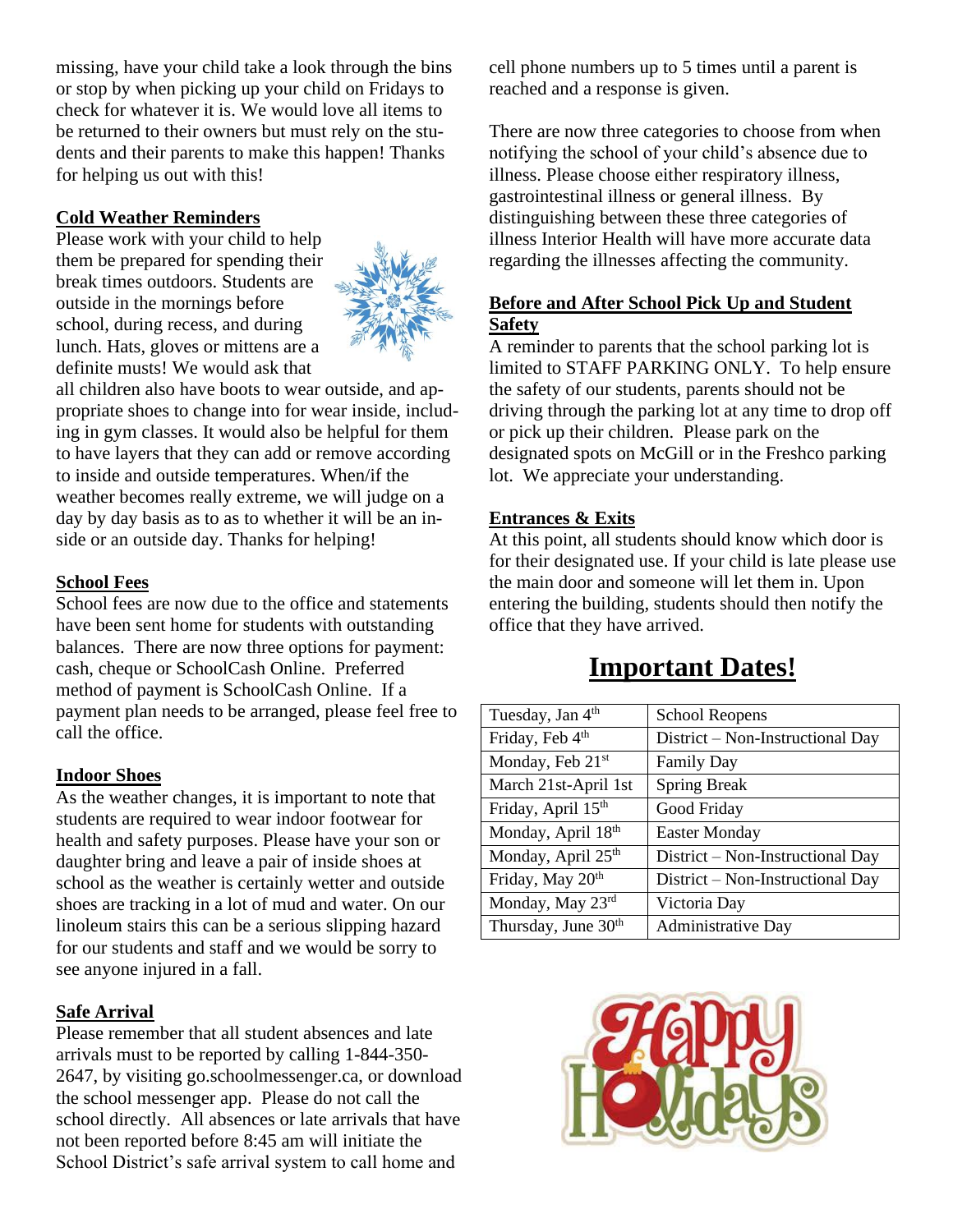# C.YID-19 **Vaccination for children**



### 5-11 years old

#### What are the benefits to getting children vaccinated against COVID-19?

While most children who get COVID-19 have a minor illness, a small number get very sick. Some children may continue to have health issues for long periods of time after the initial illness. Children are also able to pass on COVID-19 to other people in their families and communities.

Vaccinating children helps keep them safe as well as others around them - especially older adults, younger children and infants, and those with illnesses.

#### COVID-19 vaccine approval process for children

There is a very strict process to test and approve vaccines in Canada. These vaccines work and are safe for children aged 5-11.

#### Who is eligible for the COVID-19 vaccine for children?

This vaccine is for any child between 5 and 11 years. If your child is 4 years old, you will not be able to get them vaccinated until after their 5th birthday. The vaccines are free and your children do not need BC Care Cards to receive them.



#### How can I explain how the COVID-19 vaccination works to my children?

Explain that the vaccine helps make sure they don't get sick by quickly fighting off the virus that causes COVID-19. The vaccine is so powerful that it even helps to protect the people around them, including their family and friends. Kids Boost Immunity has videos that explain more.

#### Who can provide consent for children to be vaccinated?



Parents/guardians, (including foster parents and prospective adoptive parents) and other custodial caregivers (for example, a grandparent who is raising the child).

Only one parent or legal guardian is required to give consent. The process for collecting consent may be different depending on the immunization clinic you attend.

#### Can children get the COVID-19 vaccine at the same time as other vaccinations?

Yes. The COVID-19 vaccine can be given at the same time as other childhood vaccinations, including the flu shot.

These support techniques apply to other childhood vaccinations. Check if your child is up-to-date with their vaccines at children's immunizations schedules. Arrange with your healthcare provider to have any missed vaccinations given as soon as possible.

#### **Before the appointment**

- . Children should be told about the injection close to the actual day of the vaccine. For school-age children, one day before may be appropriate.
- · Encourage your child to ask questions. It's important they understand what will happen at the appointment and feel comfortable. HealthLink BC has more information on preparing children for vaccines: https://www.healthlinkbc. ca/healthlinkbc-files/ immunization-experience-child



- \* Try the CARD system to help your child find their preferred way to prepare for the vaccine:
	- Comfort
	- $\bullet$  Ask
	- · Relax
	- Distract
- . There are simple breathing techniques that young children can learn to keep calm. Children can practise breathing exercises by pretending they are blowing bubbles. A team from BC Children's Hospital has developed a game to help children practise belly breathing which is proven to manage anxiety. Access it at respiire.com/COVID-19.html